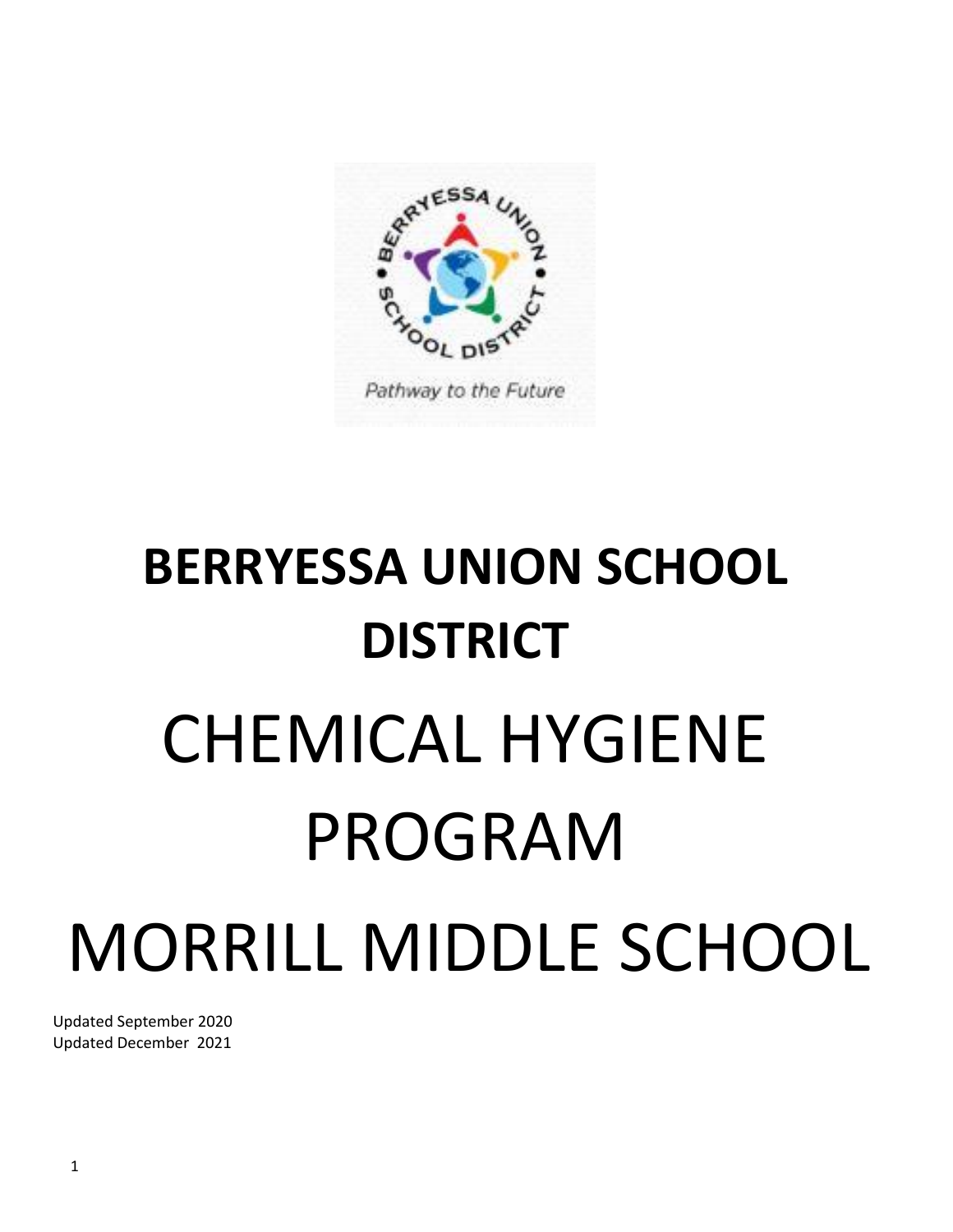

# CHEMICAL HYGIENE PLAN FOR SIERRAMONTE MIDDLE SCHOOL

# **INTRODUCTIONS**

This document describes the Chemical Hygiene Plan for Berryessa Union School District as required by OSHA's Occupational Exposure to Hazardous Chemicals in Laboratories Standard. 29CFR1910.1450.

In order to comply with the Standard, Berryessa Union School District has established a plan to ensure our workplace is capable of protecting employees and students from Health Hazards associated with Hazardous Chemicals in the laboratory, and capable of keeping exposures below the Permissible Exposure Limits (PEL) specified in 29CFR1910 Subpart "Z". Questions regarding this plan should be directed to Dan Norris, Director of MOT.

This plan is made readily available to the employees of Berryessa Union School District, employee representatives and upon request to the Maintenance and Operations Department. The plan is located on the Berryessa Union School District's internet.

A review and evaluation of this program is conducted on an annual basis by the Safety Committee and updated as necessary.

The person responsible for implementation of this plan is Dan Norris, Director of MO&T. The assigned Chemical Hygiene Officer for Morrill Middle School is Nathan Laing. The District's Safety Committee will review and monitor compliance.

The committee comprised of the following personnel:

- Bettina Strickland, Human Resources Manager
- Taunya Adams- Bailess, Director of Student Services
- Virginia Pender, Principal of Ruskin Elementary
- Tim Alvernas, Vice Principal of Morrill Middle School
- Gokcen Ceran, Vice Principal of Piedmont Middle School
- Tawiah Burroughs, Vice Principal of Sierramont Middle School
- CathyAguilar, Administrative Secretary- Support Services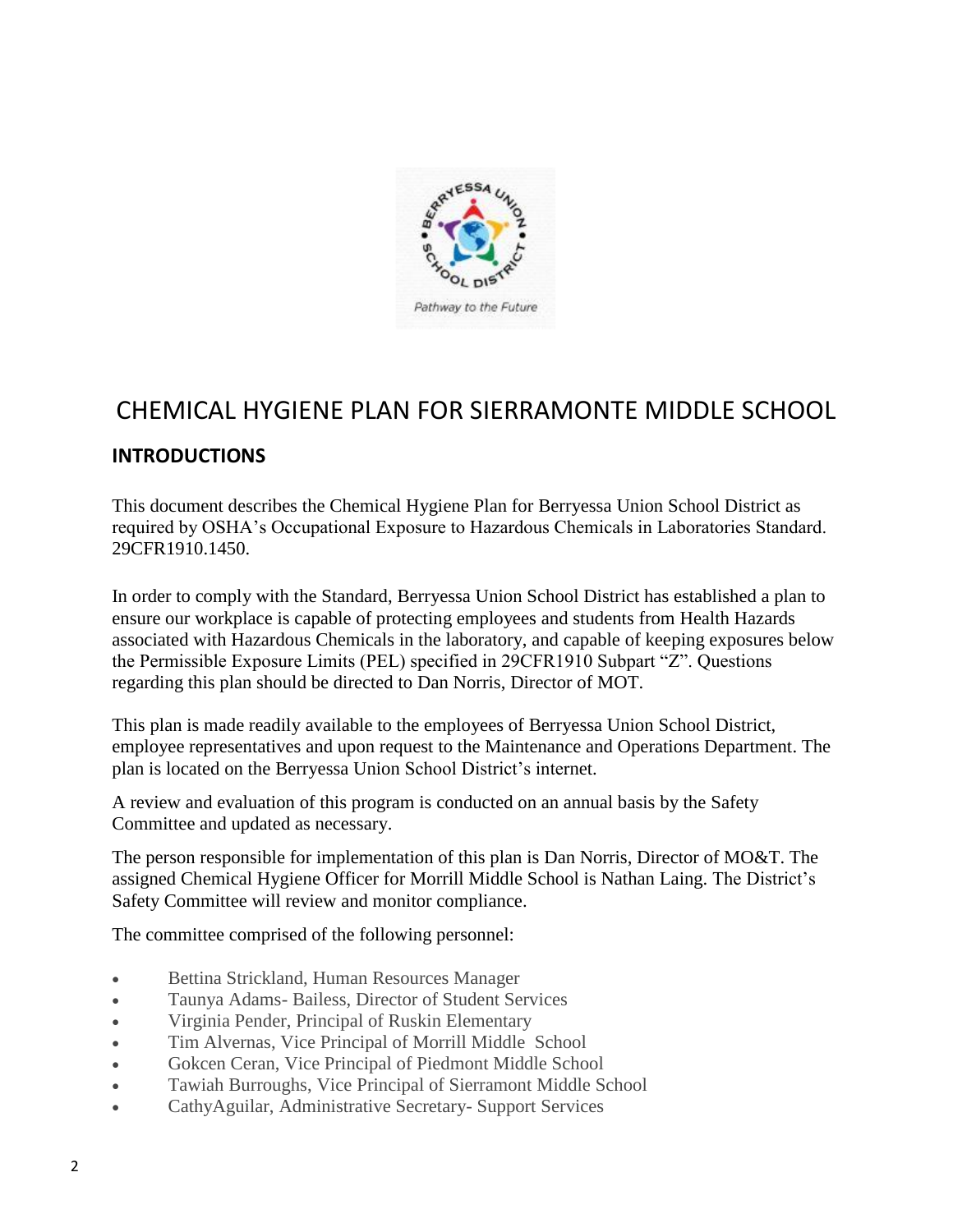- Mike Schiller, Loss Control Manager, Santa Clara County SIG
- Dan Norris (Chair), Director of Maintenance, Operations and Transportation
- Colleen Fanciullo, Risk Management Consultant

Additional members may include other district employee/s.

# **STANDARD OPERATING PROCEDURES**

For laboratory work at Berryessa Union School District which involves the use of Hazardous Chemicals, standard operating procedures (SOP) have been addressed in order to reduce the potential Safety and/or Health Hazards caused by such use. These procedures include various engineering control measures such as maintenance procedures for these engineering controls including testing proper function of such equipment, the use of appropriate Personal Protective Equipment (PPE) and maintenance of such equipment.

The specific procedures implemented by Berryessa Union School District are as follows:

# **LABORATORY ACTIVITIES**

Laboratory activities and demonstrations represent an essential part of science teaching. Written materials and pictures can convey an enormous amount of information, but students fully understand the concepts related to science when they participate in or observe learning activities involving laboratory experiments and demonstrations. The Science Safety Handbook for California Public Schools will be followed during the operations of the science lab.

- Science teachers should advocate safety and have the information necessary to minimize risk.
- Students have a responsibility to themselves and their classmates to learn and observe safety practices in all participatory science activities.
- Education Code Section 51202 names what should be taught in most laboratory classes, including the following practices, skills, or areas of knowledge:
- Proper eye-safety practices
- Proper handling of glassware and glass tubes
- Proper setup and handling of electrical equipment
- Safe use of chemicals in the laboratory (correct storage, handling, labeling and disposal)
- Safe, appropriate use of heat sources in the laboratory
- Proper prevention of exposure to bloodborne pathogens from sources such as sharp instruments, tissues and body fluids
- First-aid procedures
- Prompt notification to appropriate supervisors or agencies of any dangerous or potentially dangerous conditions
- Safe, appropriate, and humane treatment of animals
- Prohibition against the use or presence of any venomous animals, poisonous plants or plant pests
- Proper fire prevention and control techniques
- Correct methods for cleanup after experiments
- Proper behavior and courtesy for laboratory situations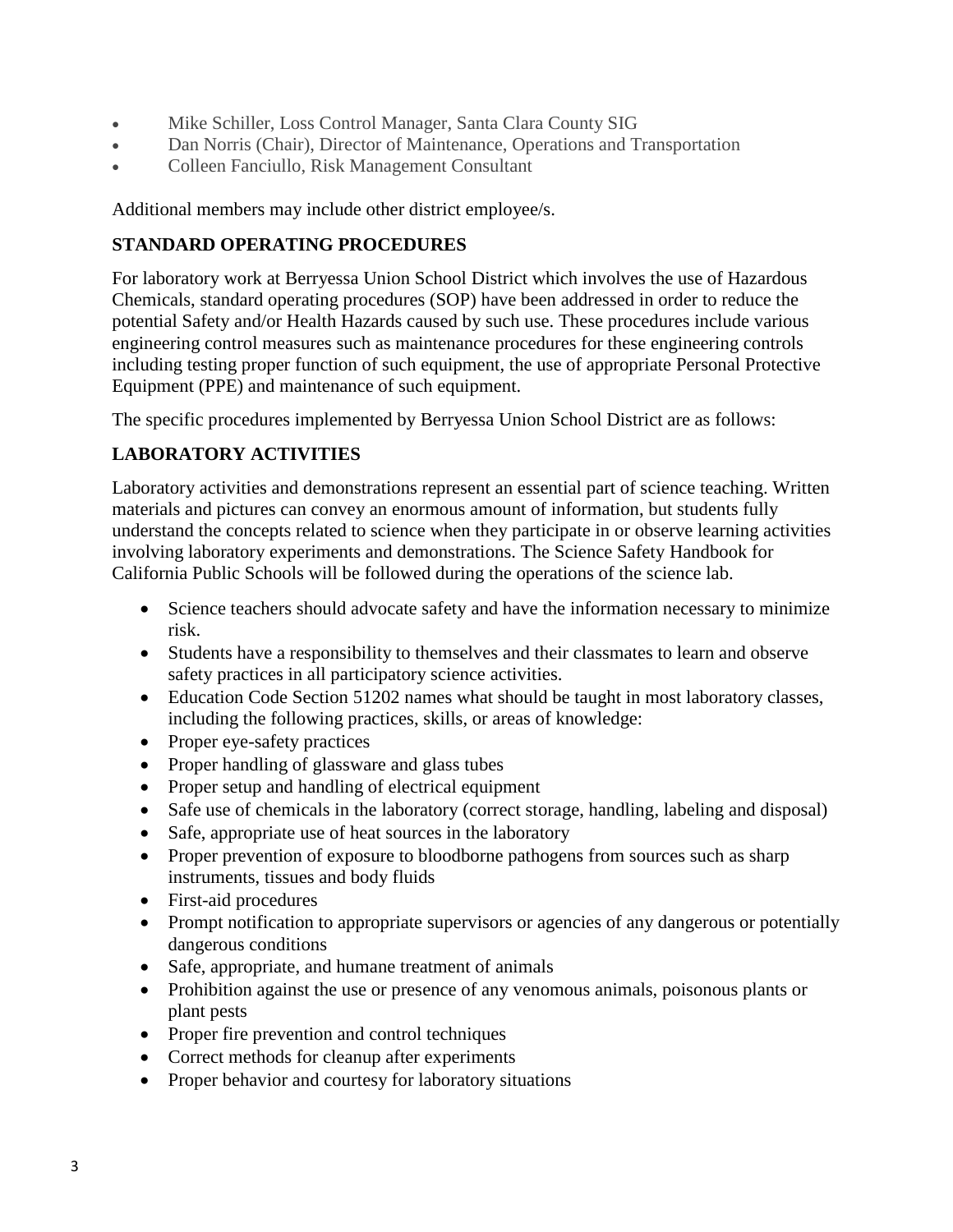Earthquake-safe behavior and evacuation routes (routes are available by the classroom door)

# **SAFE SCIENCE CLASSROOMS AND LABORATORY**

The California Code of Regulations (CCR), Title 24-Part 2, the California Building Code, Table 1004.1.2 identifies Occupant Load Factors for different types of building uses. For a science lab classroom in any kindergarten through grade 12 (K-12) educational space, the occupant load factor is 50 square feet per person. Classrooms shall not exceed the number of persons allowed.

Other design specifications related to science laboratories in the CCR, Title 5, Section 14030  $(i)(1)(A-J)$  include the following:

Laboratories shall be designed in accordance with the planned curriculum

Size of the science laboratory is at least 1300 square feet, including storage and teacher preparation area

Science laboratory design is consistent with the requirements for proper hazardous materials management according to the California Science Safety Handbook Edition 2014

Accommodations are made for necessary safety equipment and storage of supplies (e.g., fire extinguishers, first-aid kit, master disconnect valve for gas and Safety Data Sheets (SDS)).

Secure storage areas are provided for volatile, flammable, and corrosive chemicals and cleaning agents.

Properly designated areas are provided with appropriate ventilation of hazardous materials that emit noxious fumes.

Exhaust-fume hoods, eye washes, and deluge showers are provided if applicable

Floor and ceiling ventilation is provided in areas where chemicals are stored

Room is provided for movement of students around fixed-learning stations

# **CHEMICAL INFORMATION**

The sites will ensure that hazardous materials are properly used and stored.

The sites will follow the CDE, in cooperation with the Division of Occupational Safety and Health, the list of chemicals used in a school program. This list includes the potential hazards and estimated shelf life of each chemical and chemical compound. The District will conduct regular removal and disposal of all chemicals whose estimated shelf life has elapsed through an environmental company.

The Chemical Hygiene Plan shall be readily available to employees, employee representatives, and, on request, the Chief of the Division of Occupational Safety and Health. The plan is posted on the District's website.

# **SAFETY PRECAUTIONS FOR SCHOOL SCIENCE LABORATORY**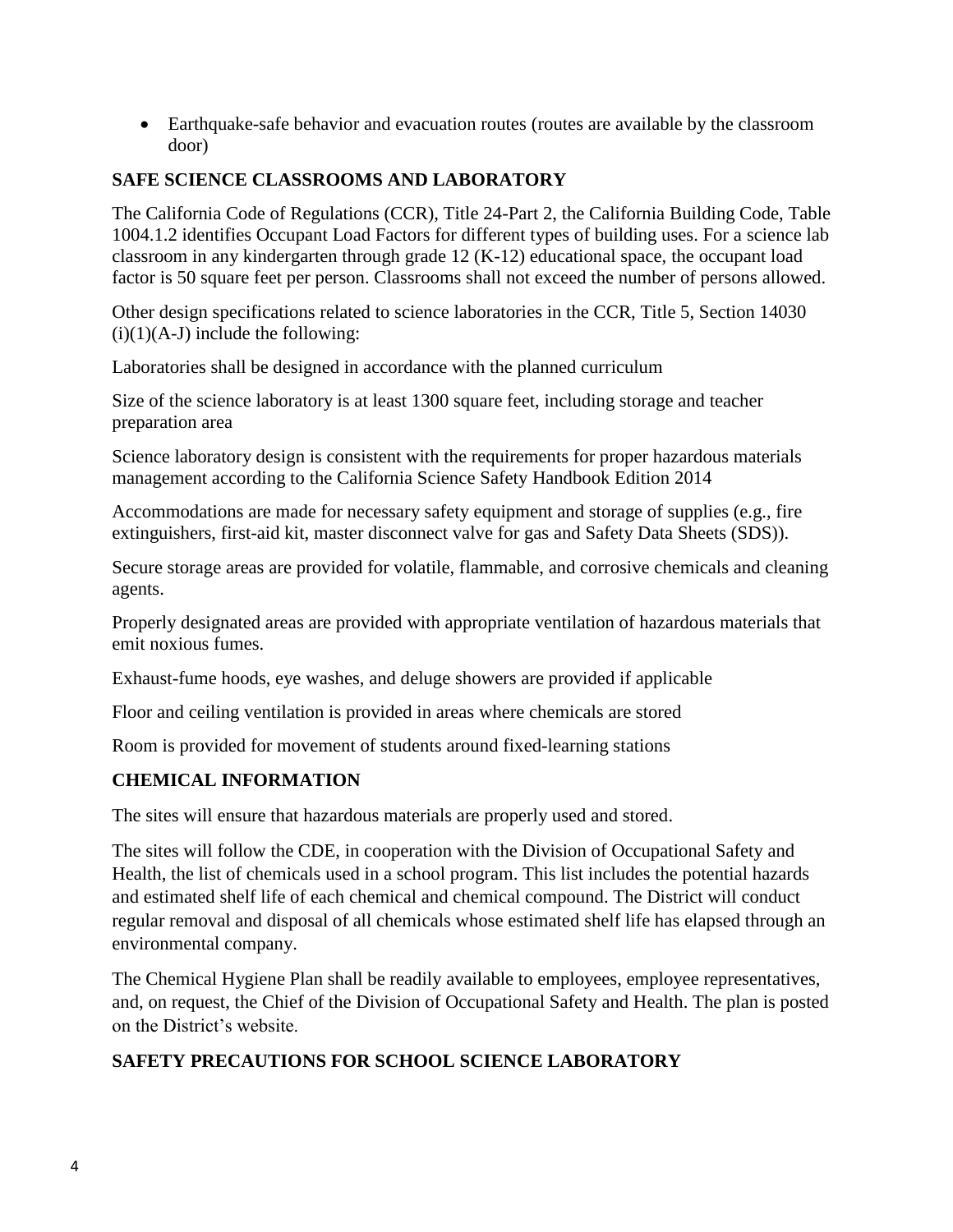Employee information and training on the hazards of chemicals present in the work area shall be provided at the time of an employee's initial assignment to his or her work area and prior to assignments involving new exposure situations. Refresher information and training shall be provided at intervals determined by the District.

The California Science Safety Handbook for California Public Schools Edition 2014 is readily available to employees and employee representatives. The plan should be followed at all times. The plan is posted on the District's website.

Bloodborne Pathogens (CCR, Title 8, General Industry Safety Orders, Section 5193) applies to all employees that are subject to reasonably anticipated exposure of their skin, eyes or mucous membranes, or through parenteral contact, to blood or other potentially infectious materials as a result of the performance of the duties. The Bloodborne Pathogen Plan is included in the Injury and Illness Prevention Plan (IIPP) and is posted on the District's website. A hard copy is available in the site front office.

Because science classes include a variety of hands-on laboratory activities in which the use of glassware and sharp instruments may result in cuts and abrasions, science teachers should be an integral part of, and comply with their school's exposure control plan. Science teachers will be trained annually as required by the IIPP.

The science teachers should be fully acquainted with first-aid procedures.

Understand the potential hazards of all the materials, processes, and equipment that will be used in the school lab.

Report any student injury or accident immediately on the school district's accident report form.

The use of approved eye-protection devices is required of all persons performing science activities that involve potential hazards to the eyes.

An eyewash station must be available in each laboratory/classroom.

Chemicals should be stored according to their compatibility group in a single safe and practical storage pattern.

Chemicals should be stored in chemically inert containers appropriate for the type and quantity of chemical.

Chemicals should be stored in a separate, locked area away from the classroom, if possible. A NFPA warning symbol should be placed on the front of the cabinet showing the highest hazard rating in each category of any chemical stored in the cabinet.

Regularly inspect chemicals and other supplies. Annually update the chemical inventory and discard any leaking, damaged, empty or unlabeled containers according to protocol.

Maintain a copy of the inventory for local emergency responders.

Maintain a complete inventory of every chemical in storage. Keep copies of the inventory and all SDS in the storage area. The chemical inventory should be reviewed and revised annually.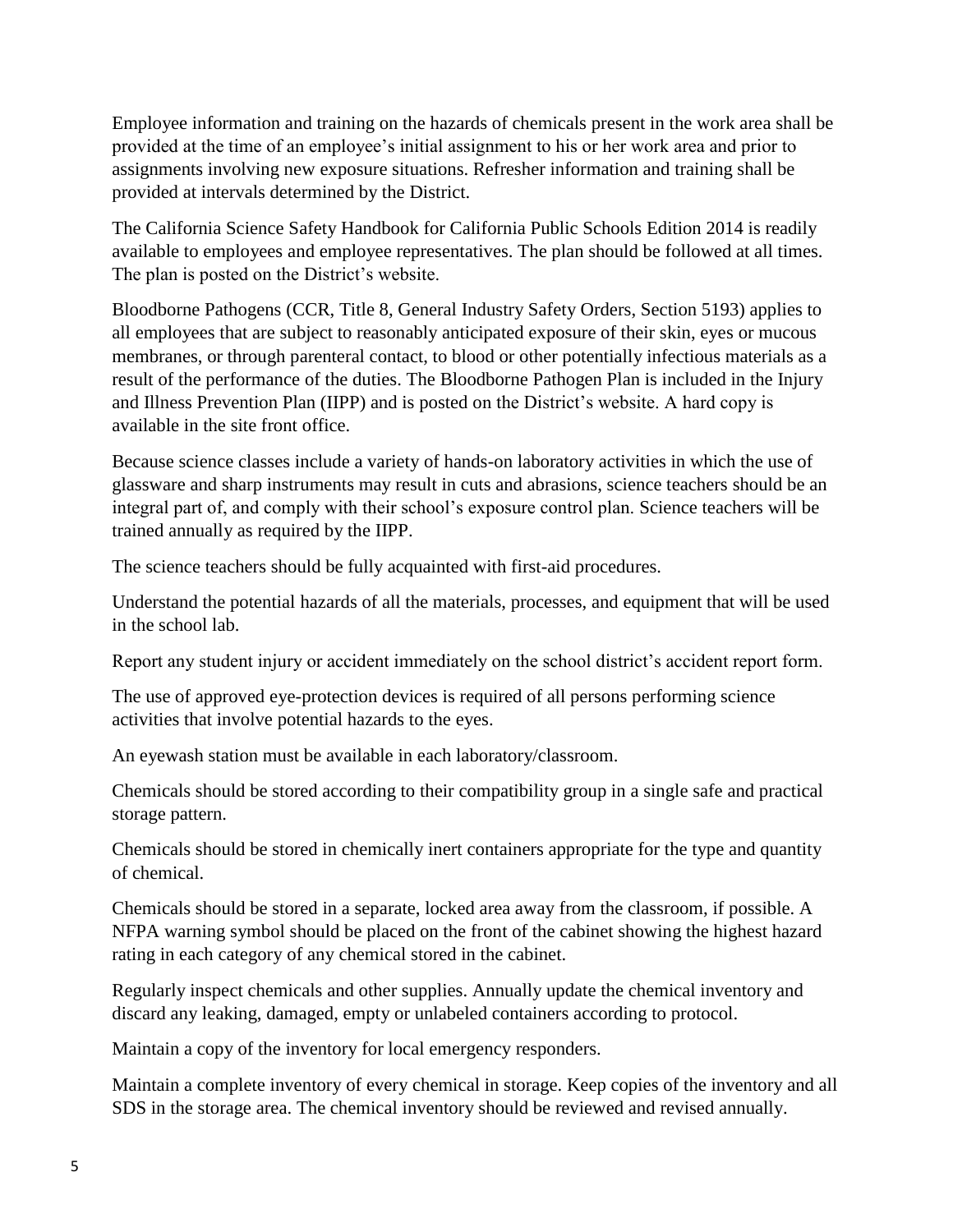Chemicals should be purchased in a quantity sufficient to be used within one year. The date of receipt should be written on the label.

When labeling chemicals that have been removed from the original container, give the chemical name or trade name of the product on the label. The label must include the name of the chemical manufacturer along with the address and telephone number. Indicate the strength of the chemical, especially if it was prepared on site. Date all bottles.

Food for human consumption should not be stored in refrigerators or cabinets or on shelves used for storing chemicals or biological materials. Food should not be eaten in science laboratories or storage areas because of the danger of ingesting toxic or corrosive substances.

In an experiment or demonstration involving any flammable liquid (such as alcohol), care must be taken that any flame in the room is at an absolutely safe distance from the volatile liquid.

Teachers and students should be familiar with the operation of all fire extinguishers in the laboratory.

Teachers should be familiar with the location of all master controls for utilities, especially the master valve in each room for the gas outlets.

Good housekeeping is essential in the laboratory.

Laboratories should be locked when not in use.

The custodial staff should be alerted to general hazards they may encounter.

Safety Data Sheets (SDS) for new chemicals must be submitted to Dan Norris, Manager of Transportation and Operations. The chemical will be logged on the on-lime program.

# **EVACUATION**

The school's evacuation plans, hazardous materials procedures are available to all employees. Important local telephone numbers are available in case of an emergency. The phone numbers are posted at the classroom doors.

# **KNOWLEDGE**

It is the responsibility of all science laboratory staff to have the knowledge and understanding of:

- Science Safety Handbook for California Public Schools Edition 2014
- Berryessa Union School District's Chemical Hygiene Plan
- Berryessa Union School District's Hazardous Waste Disposal plan
- Berryessa Union School District's Hazardous Communication plan
- Berryessa Union School District's Fire Prevention Plan
- Berryessa Union School District's IIPP (including but not limited to Bloodborne Pathogens)
- Use of Personal Protective Equipment
- Safety Data Sheet (SDS) procedure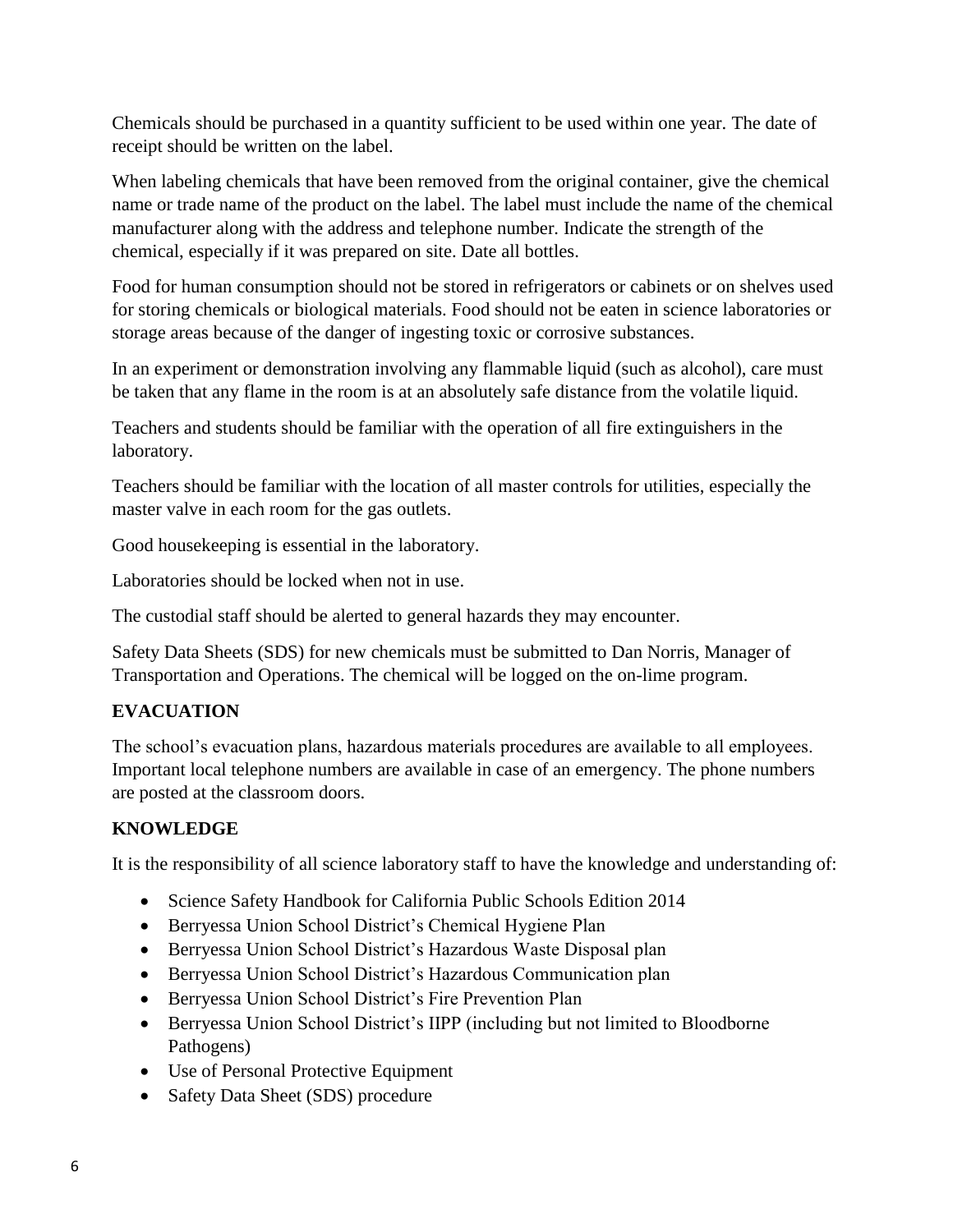- School Eye Safety: Sections 32030, 32031 and 32033 of the EC
- Earthquake Emergency Procedures as per ED 322829a0(B)(ii), 35295, 35296,35297, 40041.5
- Personal Protective Equipment
- Use of Animals in Public Instruction: EC Section 51540
- Know the storage, handling and safety requirements for each chemical used.

# **STEPS FOR ESTABLISHING A SAFE CHEMICAL STORAGE AREA**

Safe storage and use of chemicals and the supervision of laboratory safety are addressed in several sections of the EC and the CCR. Title 8. The following is a summary of some of the relevant stipulations in those codes:

- Each school that offers laboratory work should designate a trained member of the professional staff as the person "responsible for the review, updating, and carrying out of the school's adopted procedures for laboratory safety". (EC Section 49341[b])
- Ensure hazardous material are properly used and stored EC Section 49401.5[a])
- Berryessa Union School District's procedures will be followed for the regular removal and disposal of all chemicals whose estimated shelf life has elapsed (EC section 4911[b]).
- The District's Hazardous Communication Program for employees will be followed. Laboratories must maintain labels and SDS of incoming hazardous substances and ensure that they are readily available (CCR, Title 8, Section 5194[b])
- Chemicals should not be stored above eye level.
- Chemicals should not be stored under sinks; with the exception of household bleach and cleaners.
- Solids should be stored higher than liquids.
- No chemicals should be stored on the floor.
- Earthquake lips or barriers are in place on open storage shelves.
- Storage cabinets for corrosive and flammable chemicals are used appropriately.
- The storeroom door is self-closing and is locked.
- Compressed gas cylinders are secured upright to the wall, with caps in place. Flammable gases are separated from oxidizing gases by a one-hour fire wall or at least 25 feet.
- Staff members are adequately trained in chemical storage policies.
- Disposal of chemicals will be processed through the M&O Department, Dan Norris. Disposal of hazardous chemicals will be through a licensed contracting firm. A manifest will be maintained for three years.

# **CHEMICAL SEGREGATION**

The storage area should be to separate materials according to chemical specific need. Use the following broad hazard classes as a guide:

Store like materials with like. It is essential to segregate incompatible substances to prevent dangerous interactions. All newly purchased chemicals should have a label on them identifying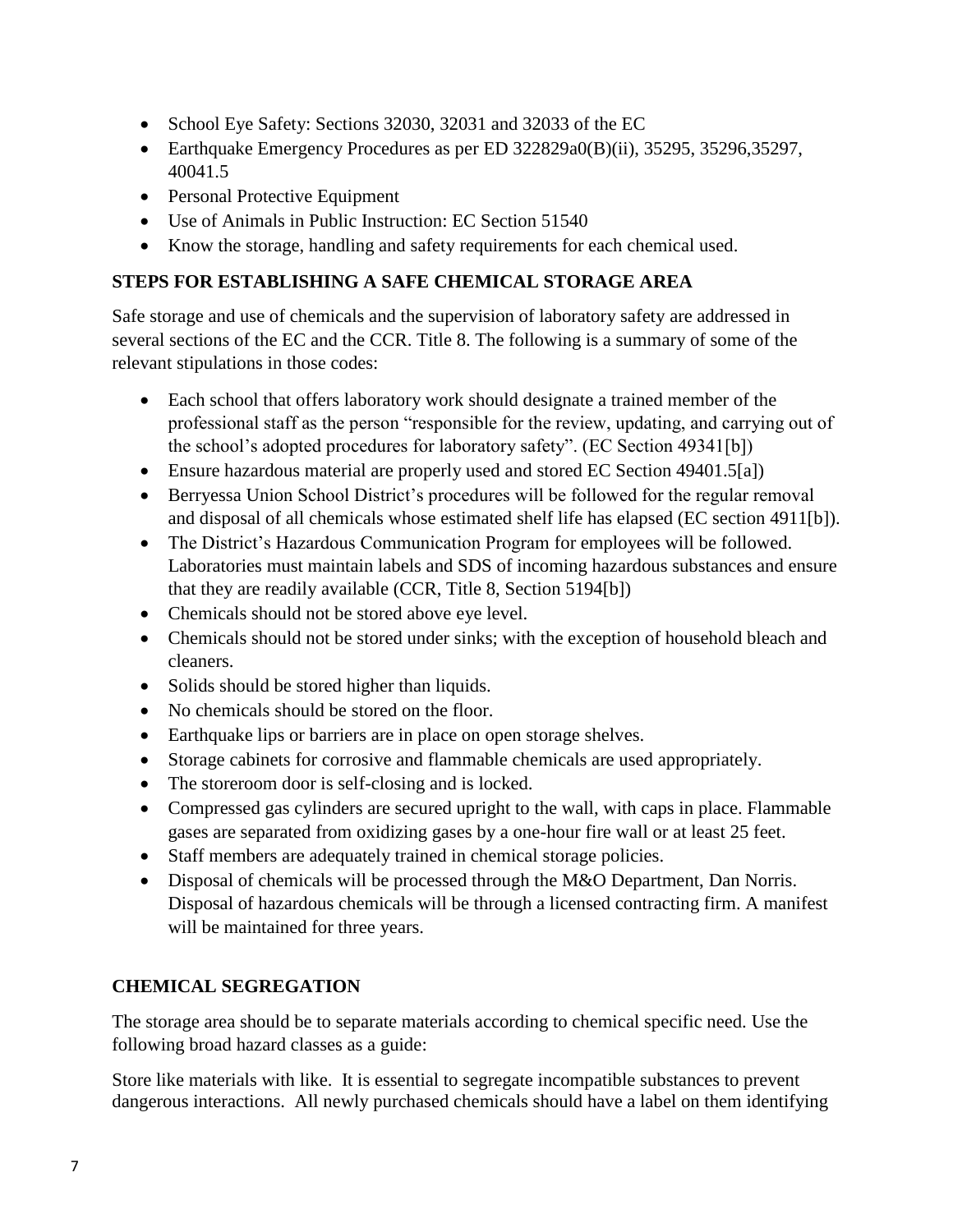their hazard category (e.g. flammable, corrosive, oxidising, toxic etc.). A list of commonly used chemicals that should be segregated is listed below to assist storage.

Store the minimum stock levels of hazardous chemicals in the laboratory

Dispose of hazardous chemicals that are no longer required

Store large breakable containers, particularly of liquids, below shoulder height

Ensure containers and bottle tops are sealed properly to avoid unnecessary leakage of fumes / vapours

#### **Storage of specific chemicals**

• Flammable Solvents - e.g. alcohols, toluene, hexane

The vapour above the liquid of these solvents represents the main source of danger from flammable liquids. This vapour is very susceptible to ignition by naked flames, sparks from electric switches (e.g. thermostats) electric motors or from sparks produced electrostatically by friction. Precautions must therefore be taken to prevent contact between any of these and concentrated vapours of flammable liquids.

Flammable solvents should be stored in specialised metal flammable solvent containers (cabinets), clearly labelled and positioned away from doors or other means of escape from the laboratory. It should be noted that no more than 50 litres of flammable material may be kept in any one laboratory room to reduce the risk of a serious laboratory fire. Working volumes of flammable solvents (i.e. those kept on the bench) should not exceed 500 ml (this volume can be easily contained should an accident/fire occur) and the solvent must be kept in a suitable closed vessel.

Flammable solvents should not be stored in fume hoods or vented cabinets, since the airflow will fan any fire and may also spread the fire to other parts of the building via the ventilation ducting.

Flammable solvents must never be stored in a refrigerator unless they are known to be spark proof. It is now departmental policy that all laboratory fridges are spark proofed to avoid the possibility of an internal light or thermostat control unit providing a source of ignition for vapours produced from flammable substances.

Flammable solvents must never be stored with oxidising agents (e.g. sodium [hypochlorite](http://en.wikipedia.org/wiki/Hypochlorite) – bleach, [iodine](http://en.wikipedia.org/wiki/Iodine) and other halogens, hydrogen peroxide, nitric acid, potassium permanganate etc.) reducing agents (e.g. [sodium borohydride,](http://en.wikipedia.org/wiki/Sodium_borohydride) [lithium aluminum hydride.](http://en.wikipedia.org/wiki/Lithium_aluminium_hydride)..etc) or concentrated acids (e.g. concentrated sulphuric or hydrochloric acids).

A list of commonly used chemicals which should be segregated is listed below to assist storage. The SDS should always be consulted if further information is required on storage and chemical incompatibilities of a particular chemical substance.

Chlorinated solvents (e.g. chloroform, dichloromethane (DCM) trichloroethylene)

Chlorinated solvents are best stored in ventilated cabinets separately from flammable (nonchlorinated) solvents because violent reactions can result from the mixing of certain flammable and chlorinated solvents and toxic gases such as phosgene (as well has hydrogen chloride and chlorine) can be produced. They should not be stored with alkali metals such as lithium,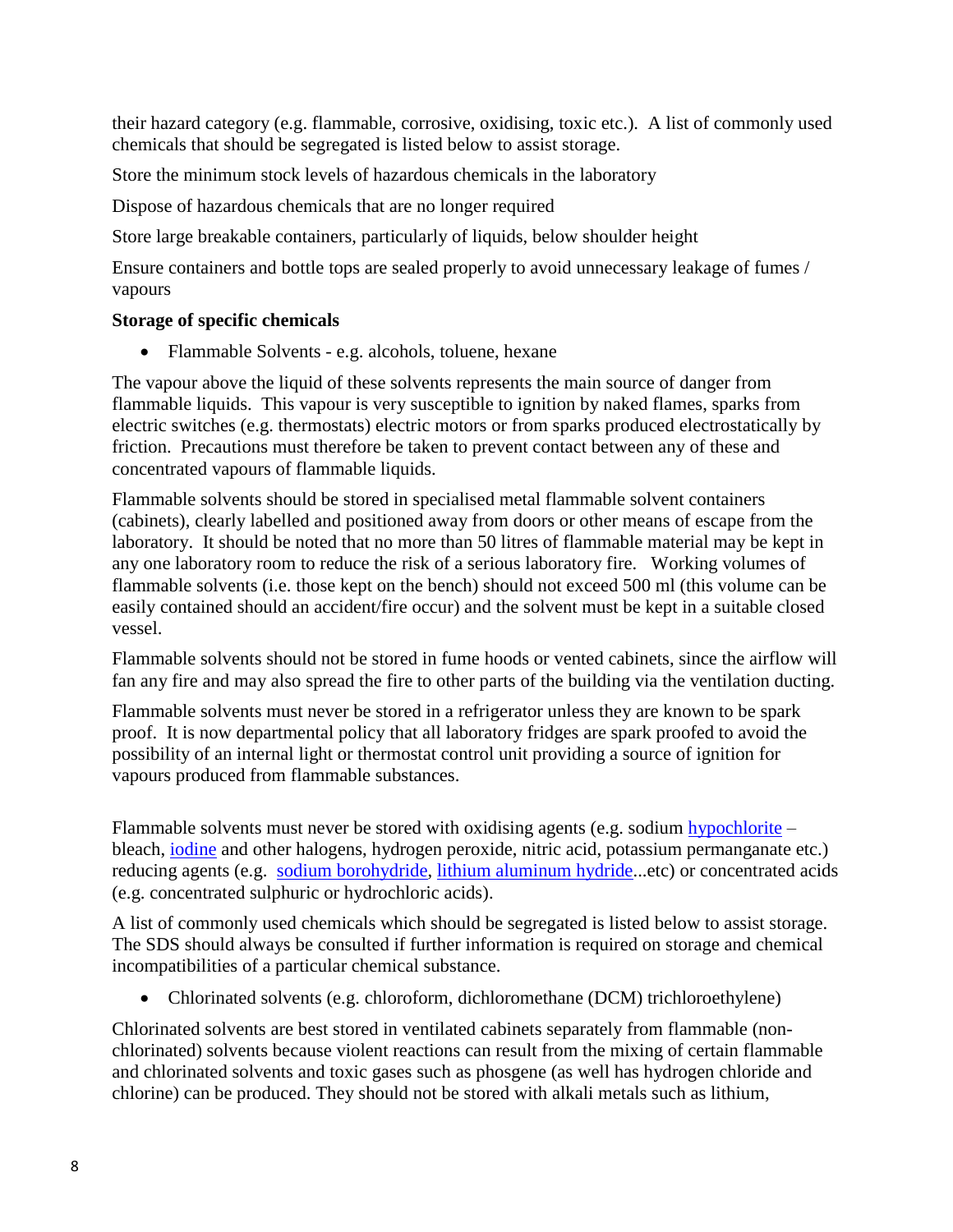potassium or sodium, since any mixing can cause an explosion. They can be stored in metal containers if ventilated storage is not available.

• Acids and Alkalis

Acids and alkalis are both corrosive substances. They must be stored separately since any accidental mixing of concentrated materials will generate large quantities of heat and fumes. They can be sorted in a vented or metal cabinet so long as they are in a containment tray to prevent any spillages.

Consideration must be given to the effects of corrosive fumes on any metal in the fittings and construction of the container. The use of ventilated cabinets are recommended where possible, allowing the removal of fumes at source. All containers / bottle tops must be suitably sealed to avoid unnecessary leakage of fumes (NB parafilm can be used to seal container lids but should be checked/replaced at regular intervals).

Oxidisers (e.g. peroxides, perchlorates and nitrates)

Oxidising substances should be stored in a metal cabinet and away from organic matter such as wood and paper (NB oxidising agents should never be sorted in a wooden cabinet!). Oxidising agents must never be stored with flammable solvents or reducing agents since fires and explosions can result after any spillage, even without a naked flame or heat.

Perchloric acid is an extremely strong oxidising agent (especially in the concentrated form), which can react explosively with organic materials. It should ideally be stored separately on a metal tray of sand within a cabinet, away from organic materials or dehydrating agents such as sulphuric acid.

# **Incompatibility of Common Laboratory Chemicals**

The improper storage or mixing of chemicals can result in serious accidents and even disasters. Violent reactions could occur due to the storing or mixing incompatible chemicals. The following is a list of some incompatible common laboratory chemicals. Before storing or mixing any chemicals, consult this list or the chemicals' SDS. This is only a partial list that includes some of the more common academic laboratory chemicals. Please note that the absence of a chemical from the list does not mean that it is necessarily safe to mix it with any other chemical! You should always check with the SDS if in doubt.

| <b>Chemical</b> | <b>Incompatible with</b>                                                                                     |  |  |  |  |
|-----------------|--------------------------------------------------------------------------------------------------------------|--|--|--|--|
| Acetic acid     | Chromic acid, nitric acid, hydroxyl compounds, ethylene glycol,<br>perchloric acid, peroxides, permanganates |  |  |  |  |
| Acetylene       | Chlorine, bromine, copper, fluorine, silver, mercury                                                         |  |  |  |  |
| Acetone         | Concentrated nitric acid and sulphuric acid mixtures                                                         |  |  |  |  |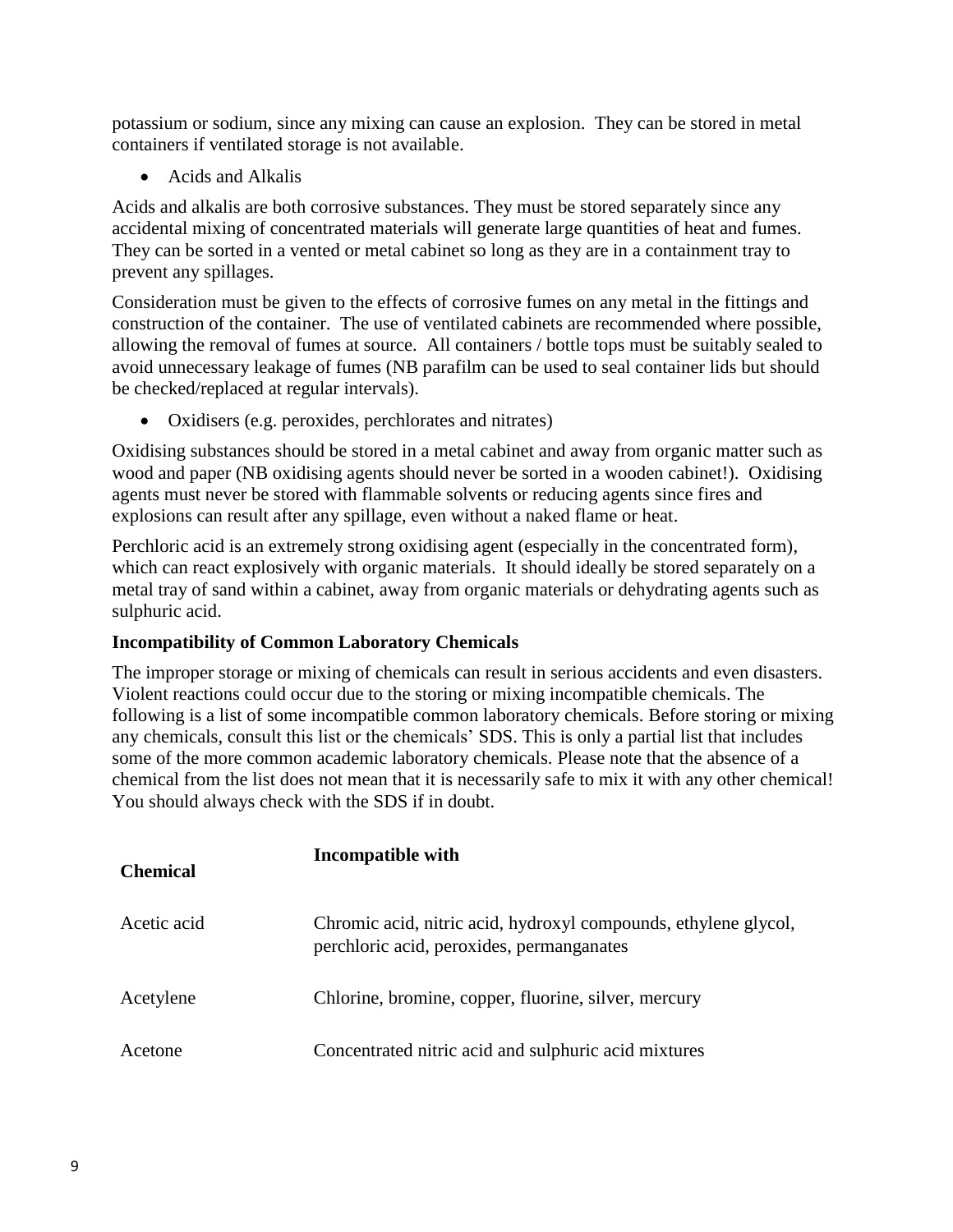| Alkali and alkaline<br>earth metals   | Water, carbon tetrachloride or other chlorinated hydrocarbons, carbon<br>dioxide, halogens                                                                     |  |  |  |  |  |
|---------------------------------------|----------------------------------------------------------------------------------------------------------------------------------------------------------------|--|--|--|--|--|
| Ammonia (anhydrous)                   | Mercury(e.g., in manometers), chlorine, calcium hypochlorite, iodine,<br>bromine, hydrofluoric acid (anhydrous)                                                |  |  |  |  |  |
| Ammonium nitrate                      | Acids, powered metals, flammable liquids, chlorates, nitrites, sulphur,<br>finely divided organic combustible materials                                        |  |  |  |  |  |
| Aniline                               | Nitric acid, hydrogen peroxide                                                                                                                                 |  |  |  |  |  |
| Arsenical materials                   | Any reducing agent                                                                                                                                             |  |  |  |  |  |
| Azides                                | Acids                                                                                                                                                          |  |  |  |  |  |
| <b>Bromine</b>                        | See chlorine                                                                                                                                                   |  |  |  |  |  |
| Calcium oxide                         | Water                                                                                                                                                          |  |  |  |  |  |
| Carbon (activated)                    | Calcium hypochlorite, all oxidizing agents                                                                                                                     |  |  |  |  |  |
| Chlorates                             | Ammonium salts, acids, powered metals, sulphur, finely divided<br>organic or combustible materials                                                             |  |  |  |  |  |
| Chromic acid and<br>chromium trioxide | Acetic acid, naphthalene, camphor, glycerol. Alcohol, flammable<br>liquids in general                                                                          |  |  |  |  |  |
| Chlorine                              | Ammonia, acetylene, butadiene, butane, methane, propane (or other<br>petroleum gases), hydrogen, sodium carbide, benzene, finely divided<br>metals, turpentine |  |  |  |  |  |
| Chlorine dioxide                      | Ammonia, methane, phosphine, hydrogen sulphide                                                                                                                 |  |  |  |  |  |
| Copper                                | Acetylene, hydrogen peroxide                                                                                                                                   |  |  |  |  |  |
|                                       | Cumene hydroperoxide Acids (organic and inorganic)                                                                                                             |  |  |  |  |  |
| Cyanides                              | acids                                                                                                                                                          |  |  |  |  |  |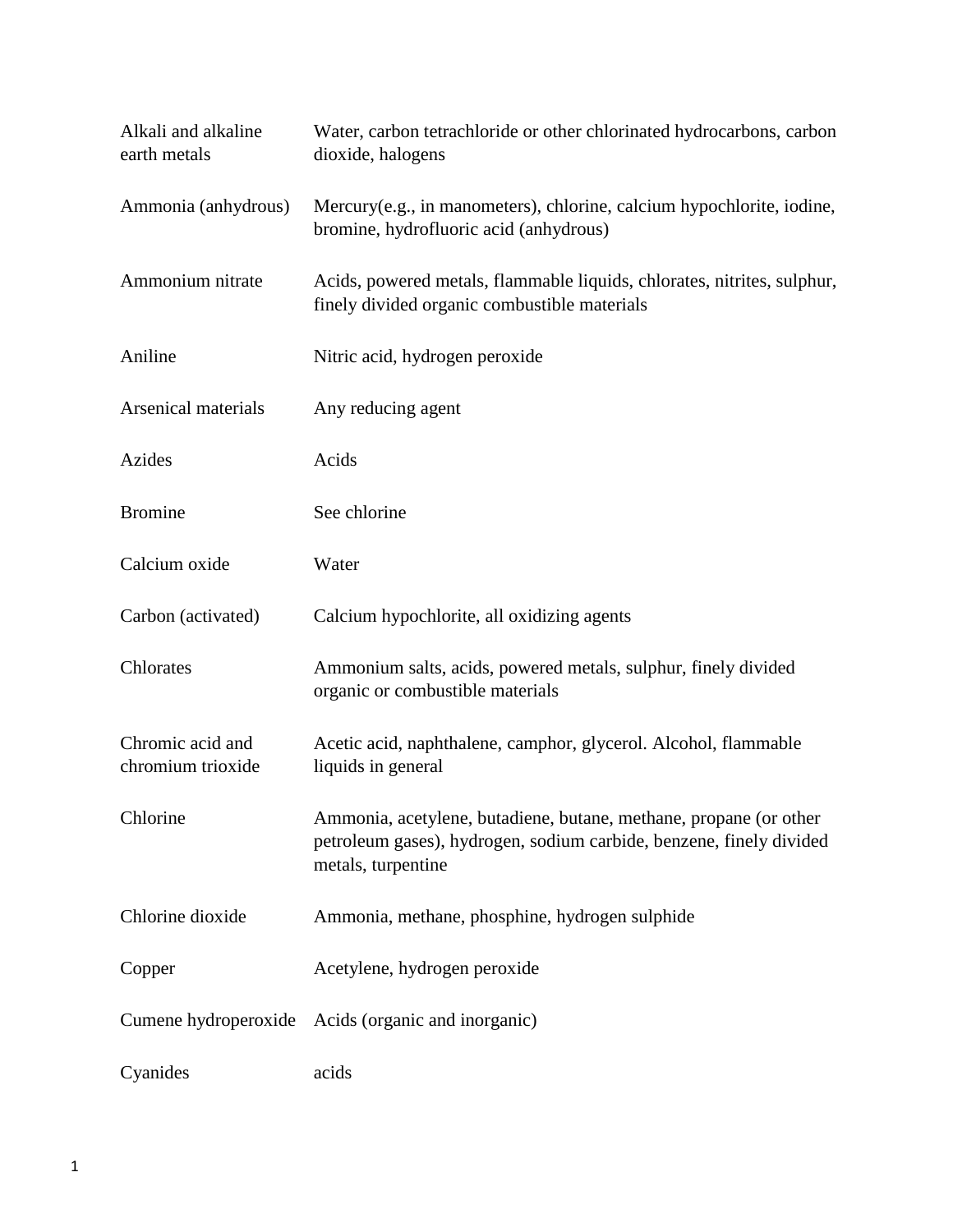| Flammable liquids                                     | Ammonium nitrate, chromic acid, hydrogen peroxide, nitric acid,<br>sodium peroxide, halogens                                             |  |  |  |  |
|-------------------------------------------------------|------------------------------------------------------------------------------------------------------------------------------------------|--|--|--|--|
| Fluorine                                              | All other chemicals                                                                                                                      |  |  |  |  |
| Hydrocarbons (such as<br>butane, propane,<br>benzene) | Fluorine, chlorine, bromine, chromic acid, sodium peroxide                                                                               |  |  |  |  |
| Hydrocyanic acid                                      | Nitric acid, alkali                                                                                                                      |  |  |  |  |
| Hydrofluoric acid<br>(anhydrous)                      | Ammonia (aqueous or anhydrous)                                                                                                           |  |  |  |  |
| Hydrogen sulphide                                     | Fuming nitric acid, oxidizing gases                                                                                                      |  |  |  |  |
| Hypochlorites                                         | Acids, activated carbon                                                                                                                  |  |  |  |  |
| Iodine                                                | Acetylene, ammonia (aqueous or anhydrous), hydrogen                                                                                      |  |  |  |  |
| Mercury                                               | Acetylene, fulminic acid, ammonia                                                                                                        |  |  |  |  |
| <b>Nitrates</b>                                       | Acids                                                                                                                                    |  |  |  |  |
| Nitric acid<br>(concentrated)                         | Acetic acid, aniline, chromic acid, hydrocyanic acid, hydrogen<br>sulphide, flammable liquids and gases, copper, brass, any heavy metals |  |  |  |  |
| Nitrites                                              | Acids                                                                                                                                    |  |  |  |  |
| Nitroparaffins                                        | Inorganic bases, amines                                                                                                                  |  |  |  |  |
| Oxalic acid                                           | Silver, mercury                                                                                                                          |  |  |  |  |
| Oxygen                                                | Oils, grease, hydrogen, flammable liquids, solids, and gases                                                                             |  |  |  |  |
| Perchloric acid                                       | Acetic acid, anhydride, bismuth and its alloys, alcohols, paper, wood,<br>grease, oils                                                   |  |  |  |  |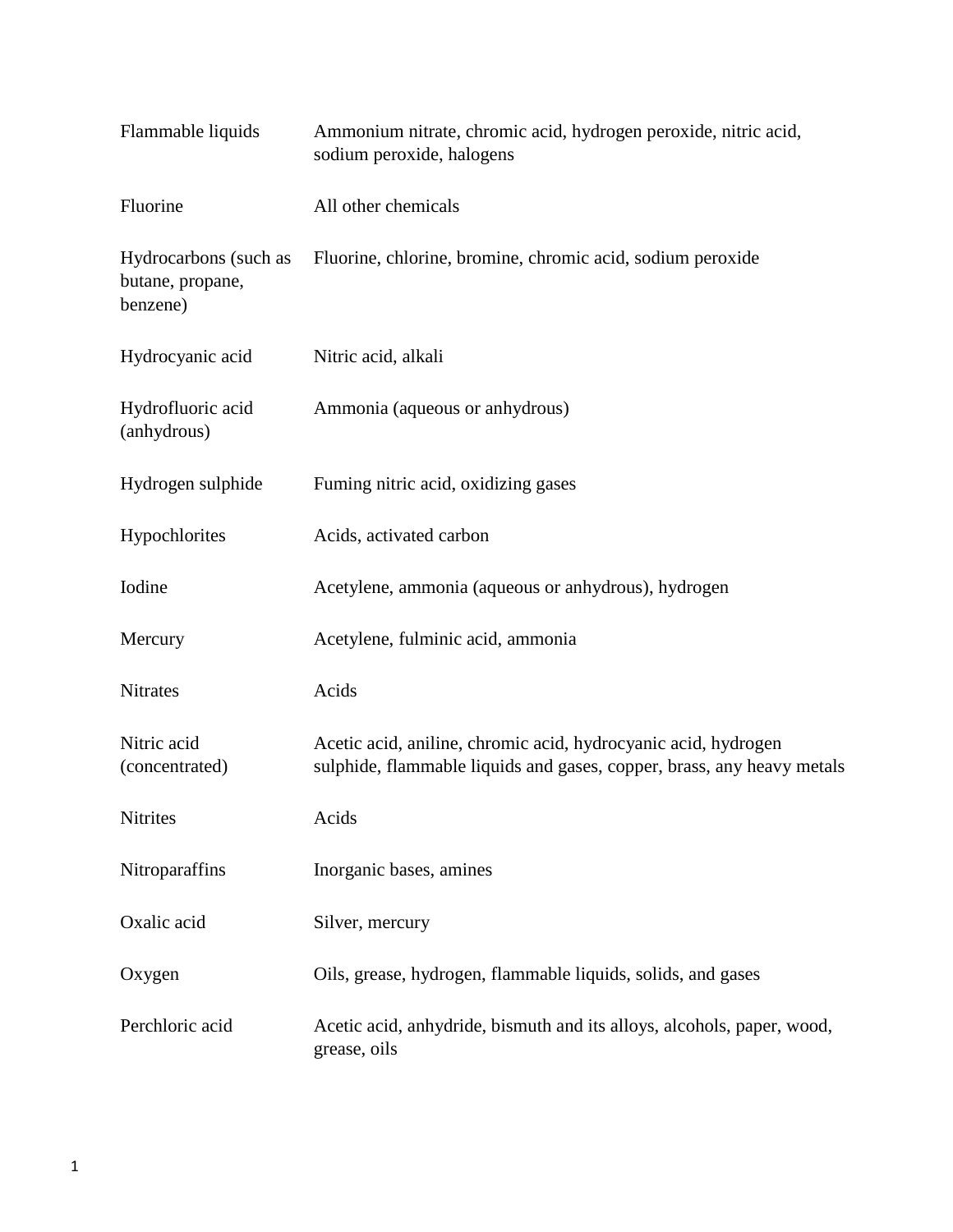| Peroxides, organic                            | Acids (organic or mineral), avoid friction, store cold                                                                                                                    |  |  |  |  |  |
|-----------------------------------------------|---------------------------------------------------------------------------------------------------------------------------------------------------------------------------|--|--|--|--|--|
| Phosphorus (white)                            | Air, oxygen, alkalies, reducing agents                                                                                                                                    |  |  |  |  |  |
| Potassium chlorate                            | Sulphuric and other acids                                                                                                                                                 |  |  |  |  |  |
| Potassium perchlorate<br>(see also chlorates) | Sulphuric and other acids                                                                                                                                                 |  |  |  |  |  |
| Potassium<br>permanganate                     | Glycerol, ethylene glycol, benzaldehyde, sulphuric acid                                                                                                                   |  |  |  |  |  |
| Selenides                                     | Reducing agents                                                                                                                                                           |  |  |  |  |  |
| Silver                                        | Acetylene, oxalic acid, tartaric acid, ammonium compounds, fulminic<br>acid                                                                                               |  |  |  |  |  |
| Sodium                                        | Carbon tetrachloride, carbon dioxide, water                                                                                                                               |  |  |  |  |  |
| Sodium nitrite                                | Ammonium nitrate and other ammonium salts                                                                                                                                 |  |  |  |  |  |
| Sodium peroxide                               | Ethyl and methyl alcohol, glacial acetic acid, acetic anhydride,<br>benzaldehyde, carbon disulfide, glycerin, ethylene glycol, ethyl<br>acetate, methyl acetate, furfural |  |  |  |  |  |
| Sulphides                                     | Acids                                                                                                                                                                     |  |  |  |  |  |
| Sulphuric acid                                | Potassium chlorate, potassium perchlorate, potassium permanganate<br>(similar compounds of light metal, such as sodium, lithium)                                          |  |  |  |  |  |
| Tellurides                                    | Reducing agents                                                                                                                                                           |  |  |  |  |  |

# **EMPLOYEE EXPOSURE**

Berryessa Union School District makes an initial determination of employee's exposure to any substance regulated by OSHA Standard (29CFR1910.1001 through 20CFR1910.1050) which requires monitoring if there is reason to believe exposure levels for substances routinely exceed the Action Level or in the absence of an Action Level, the Permissible Exposure Limit (PEL). If initial monitoring discloses employee exposure over the Action Level and/or Permissible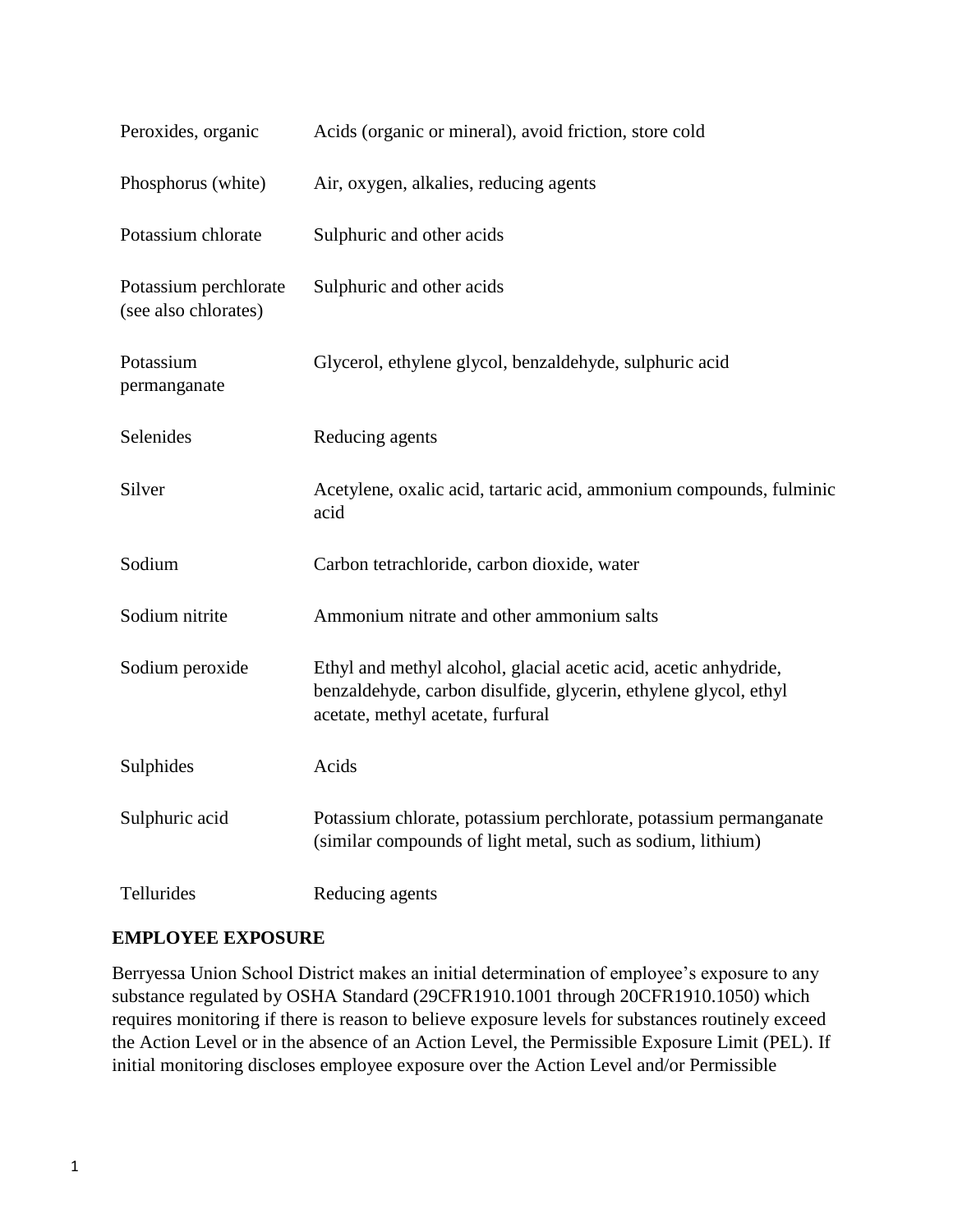Exposure Limit, exposure monitoring and cessation of monitoring shall be in accordance with the relevant OSHA Standard.

Where the use of respirators is determined to be necessary to maintain exposure below permissible limits, appropriate respirator protection shall be provided at NO COST to employees. Respirators shall be selected and used in accordance with requirements in 29CFR1910.134(b)(d)(e) & (f).

Berryessa Union School District notifies employees of these results in writing either individually or by posting results in the staff lounge within fifteen (15) working days after receipt of monitoring results.

# **EMPLOYEE INFORMATION & TRAINING REQUIREMENTS**

Berryessa Union School District provides employees with information and training on hazardous chemicals in their work area, at time of initial assignment, and prior to assignments involving new exposure situations to ensure employees are apprised of the hazards of chemicals present in their work area. Initial information and training sessions for new employees are conducted by Human Resources.

The following information is conveyed to employees:

- The contents of the Occupational Exposure to Hazardous Chemicals in Laboratories Standard 29CFR1910.1450 and its appendices.
- The location and availability of the Chemical Hygiene Plan.
- The signs and symptoms associated with exposure to hazardous chemicals used in the laboratory
- The location and availability of known reference material on the hazards, safe handling, storage & disposal of hazardous chemicals found in the laboratory including but not limited to Safety Data Sheets (SDS) received from chemical suppliers.

In addition to above information, employees are trained on the following:

- Methods and observations which may be used to detect the presence or release of a hazardous chemical in the work area.
- The physical and health hazards of the chemicals.
- The measures employees can take to protect themselves from these hazards, including specific procedures which have been implemented to protect employees from exposure to hazardous chemicals, such as appropriate work practices, emergency procedures, and personal protective equipment to be used.
- The applicable details of the Chemical Hygiene Plan.
- IIPP, including Bloodborne Pathogens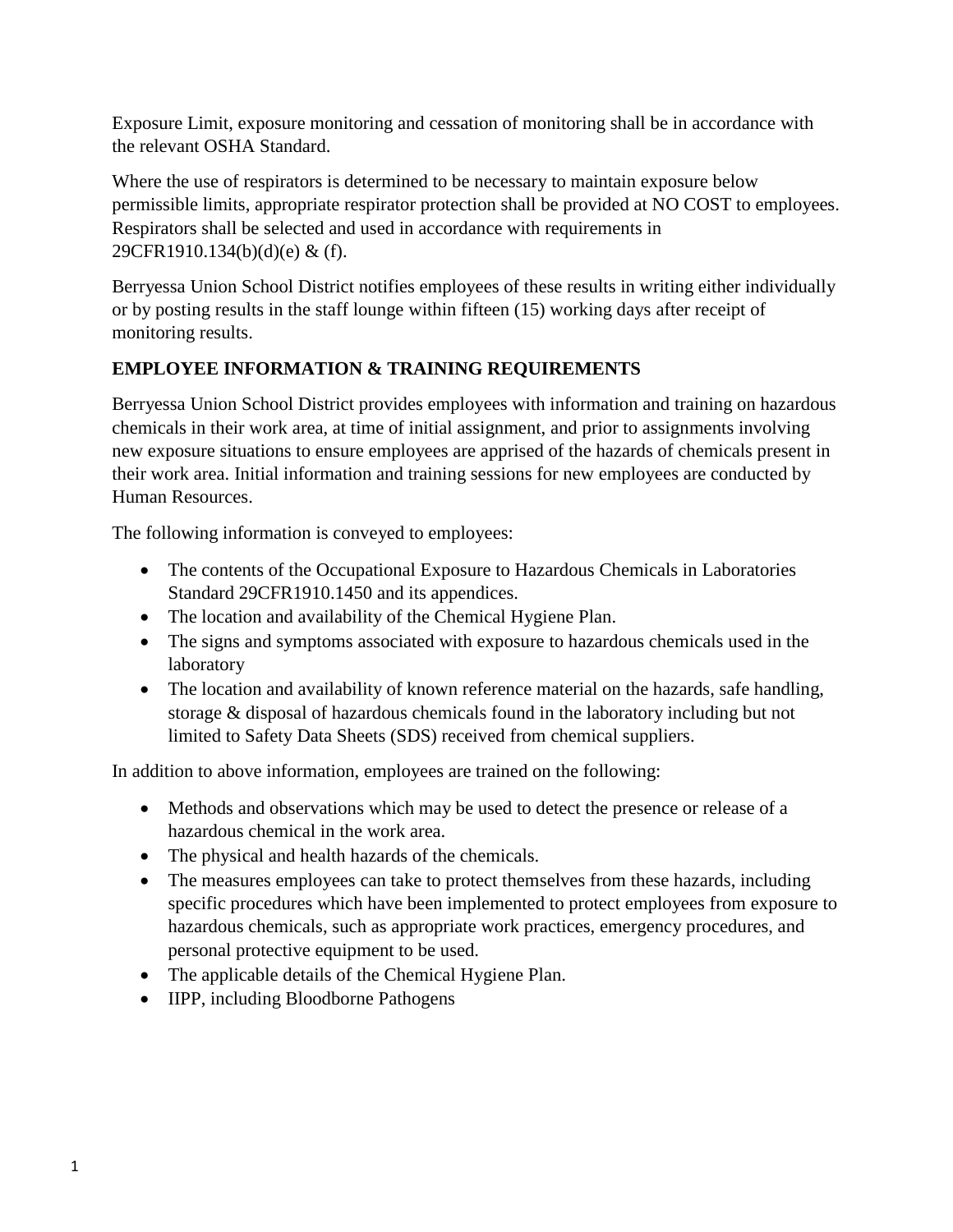# **HAZARD IDENTIFICATION**

With respect to labels and Safety Data Sheets (SDS), Berryessa Union School District assures labels on incoming containers of hazardous chemicals are not removed or defaced and Safety Data Sheets that are received with incoming shipments of hazardous chemicals are entered in the SDS 3E system on-line and readily accessible to laboratory employees. A SDS poster giving instructions on receiving a safety data sheet from the database is available in the science lab.

For chemical substances developed in the laboratory, the following procedures have been implemented for the following circumstances:

- For known composition for chemical substances produce exclusively for laboratory use which are determined to be hazardous, the appropriate training is provided
- For unknown composition of chemicals produced as a by-product, the substance is assumed to be hazardous and the appropriate standard procedures are implemented
- For chemical substances produced for another user outside of the laboratory, Berryessa Union School District complies with the Hazard Communication Standard 29CFR1910.1200, including the requirements of preparation of SDS and labeling.

# **EMPLOYEE EXPOSURE**

Berryessa Union School District makes an initial determination of employee's exposure to any substance regulated by OSHA Standard (29CFR1910.1001 through 20CFR1910.1050) which requires monitoring if there is reason to believe exposure levels for substances routinely exceed the Action Level or in the absence of an Action Level, the Permissible Exposure Limit (PEL). If initial monitoring discloses employee exposure over the Action Level and/or Permissible Exposure Limit, exposure monitoring and cessation of monitoring shall be in accordance with the relevant OSHA Standard.

Where the use of respirators is determined to be necessary to maintain exposure below permissible limits, appropriate respirator protection shall be provided at NO COST to employees. Respirators shall be selected and used in accordance with requirements in 29CFR1910.134(b)(d)(e) & (f).

Berryessa Union School District notifies employees of these results in writing either individually or by posting results in the staff lounge within fifteen (15) working days after receipt of monitoring results.

# **MEDICAL PROGRAM**

Berryessa Union School District provides all employees who work with hazardous chemicals an opportunity to receive medical attention, including any follow-up examinations which the examining physician determines to be necessary, for the following circumstances:

 Whenever an employee develops signs or symptoms associated with a hazardous chemical to which the employee may have been exposed in the laboratory, the employee is provided an opportunity to receive an appropriate medical examination.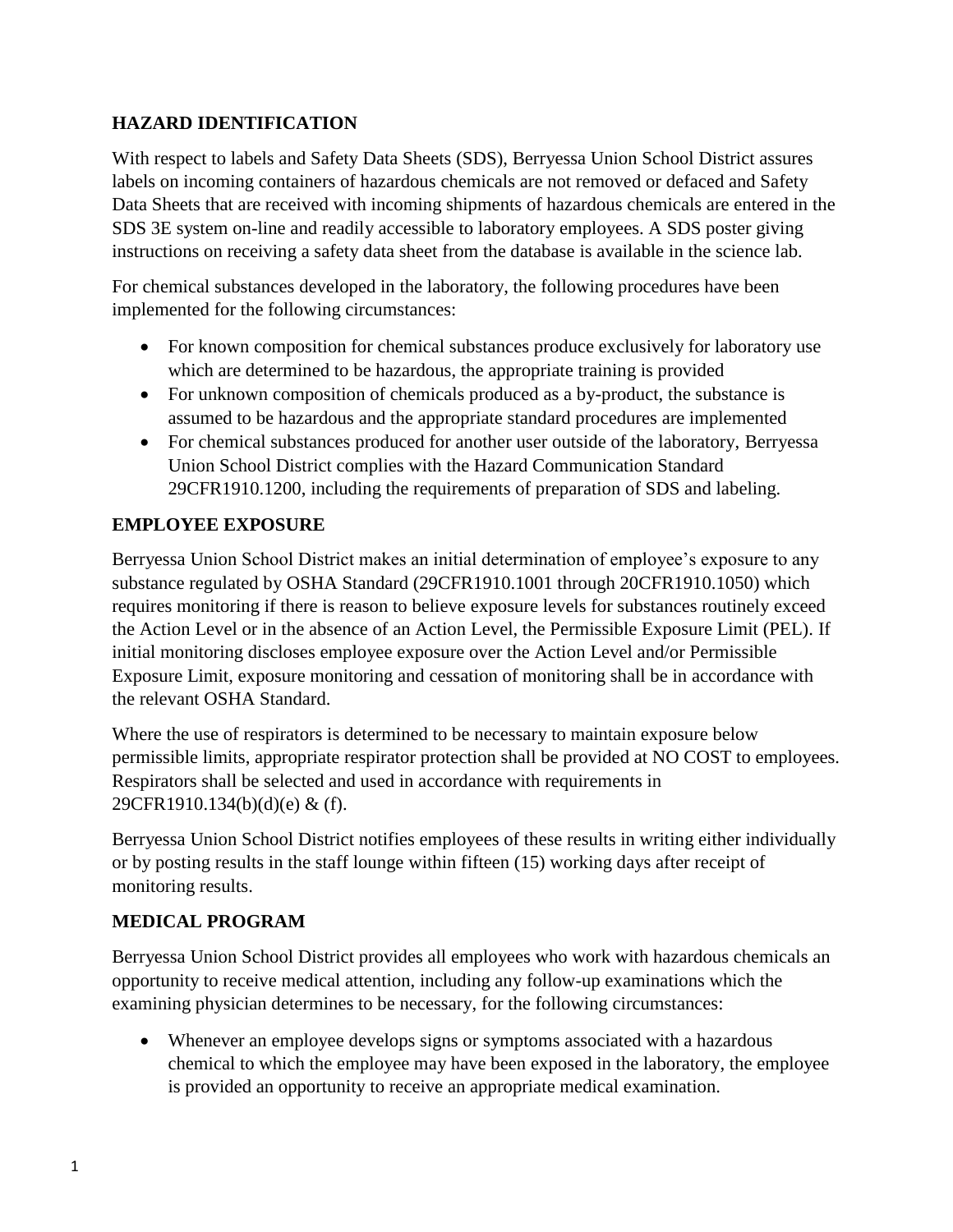- Where exposure monitoring reveals an exposure routinely above the Action Level, or in the absence of an Action Level above the Permissible Exposure Limit (PEL), for an OSHA regulated substance for which there are exposure monitoring and medical surveillance requirements. Medical Surveillance shall be established for the effected employee as prescribed by the particular OSHA Standard. (Medical Surveillance & Exposure requirements as per 29CFR1910.1001 through 20CFR1910.1050).
- Whenever an event takes place in the work area such as a spill, leak, explosion or occurrence resulting in the likelihood of a hazardous chemical exposure, the effected employee(s) is provided an opportunity for a medical consultation. This consultation is for the purpose of determining the need for a medical examination. An appropriate medical examination is provided as necessary through the Injury and Illness Prevention Plan (IIPP).

Medical examinations are provided by the District's Workers Compensation medical provider at no cost to the employee without loss of pay and at a reasonable time and place. Employees should report to the Workers Compensation Specialist any injury or illness immediately.

The physician shall be provided with the following:

- The identity of hazardous chemical(s) to which the employee may have been exposed
- A description of the conditions under which the exposure occurred including quantitative exposure data, if available
- A description of the signs and symptoms of exposure the employee is experiencing if any.

The Safety Data Sheets (SDS) are kept at the site in the laboratory area.

Please be as specific as possible when looking up a SDS for a product. Separate SDS are maintained for products that have even very minor differences from others.

A written opinion is obtained from the examining physician for an examination or consultation which is required by the Standard. The opinion shall include:

- Any recommendation for further medical follow-up
- The results of the medical examination and any associated tests
- Any medical condition that may be revealed in the course of the examination which may place the employee at increased risk as a result of exposure to a hazardous chemical found in the workplace
- A statement the employee has been informed by the physician of the results of the consultation or medical examination and any medical condition that may require further examination or treatment.
- The written opinion shall not include any findings/diagnoses which is not related to an occupational exposure.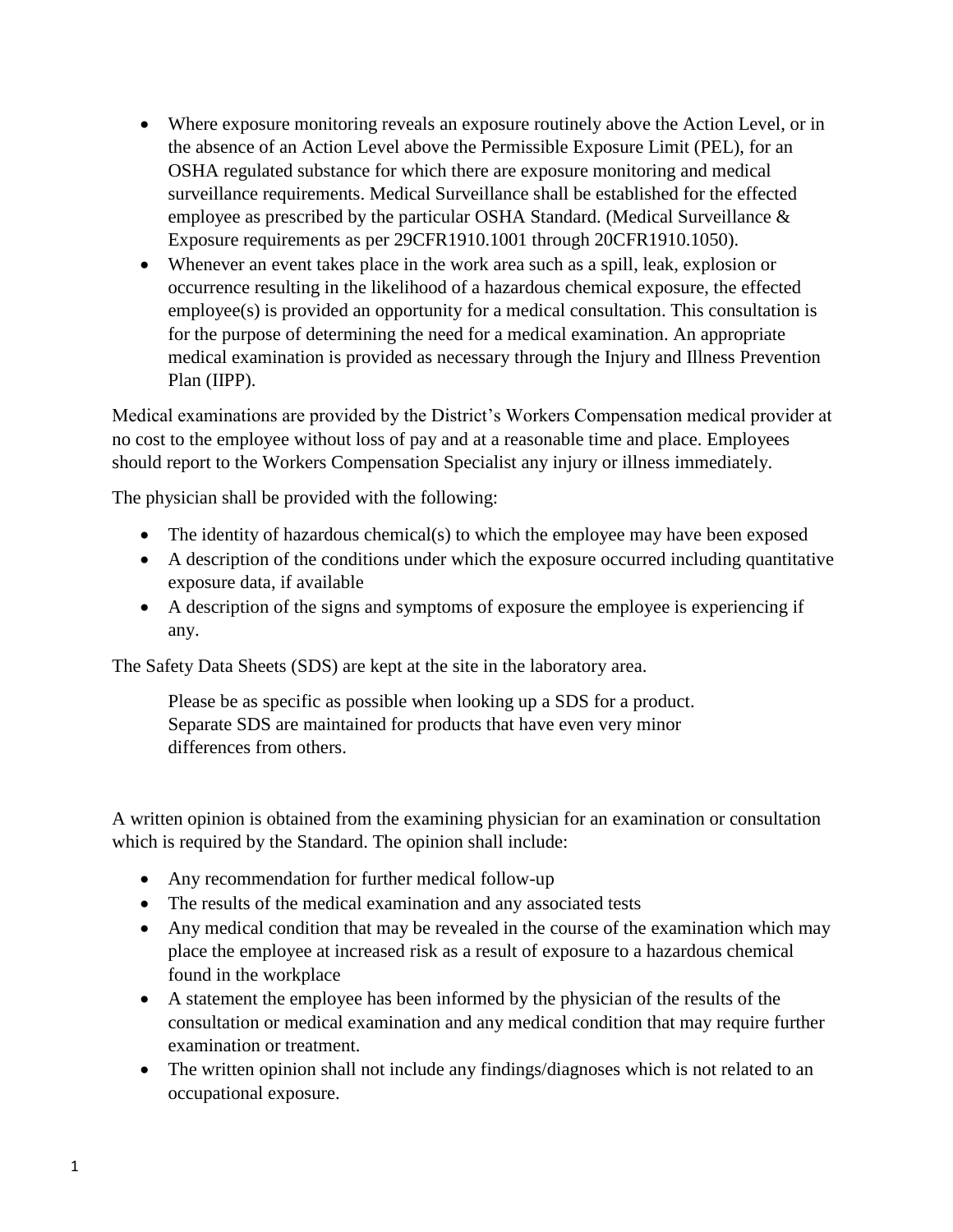#### **RECORDKEEPING**

Berryessa Union School District establishes and maintains for each employee an accurate record of any measurements taken to monitor employee exposure and any medical consultation and examination including tests or written opinions as required by the Standard. These records are kept, transferred, and made available in accordance with 29CFR1910.20, Access to Employee Exposure and Medical Records.

#### **INFORMATION AND RESOURCES**

**SDS** are filed on-line and available to all employees.

Chemical inventory is available on-line and at the M&O Office.

The Chemical Hygiene Plan is reviewed and approved by the Safety Committee and is available on-line.

Berryessa Union School District OSHA required policies and procedures are available on-line.

#### APPENDIX

Morrill Middle School science laboratory chemical inventory

The Chemical Hygiene Plan was approved by the Safety Committee.

Approved December 2021